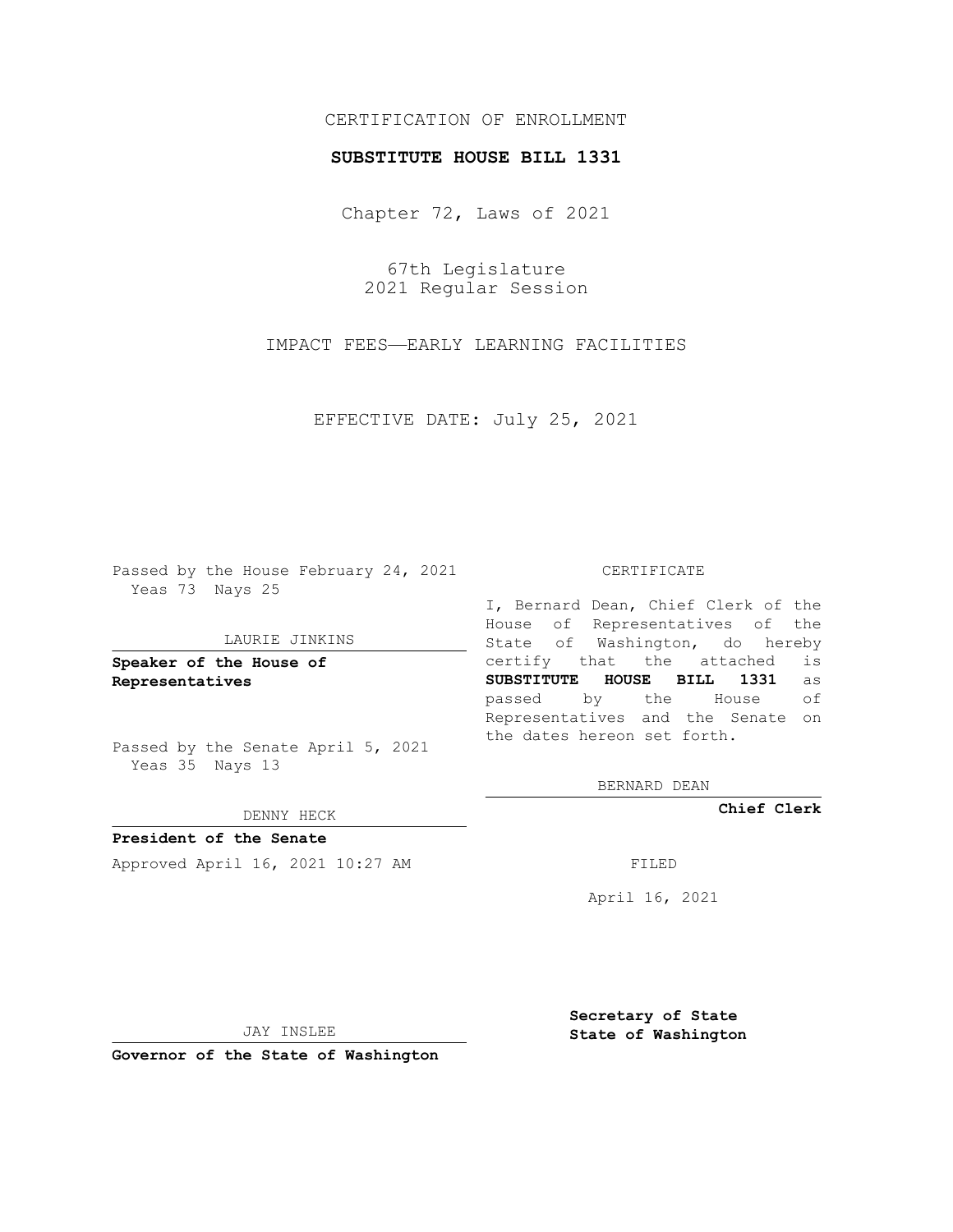## **SUBSTITUTE HOUSE BILL 1331**

Passed Legislature - 2021 Regular Session

## **State of Washington 67th Legislature 2021 Regular Session**

**By** House Local Government (originally sponsored by Representatives Harris-Talley, Senn, Berry, Callan, Fitzgibbon, Wicks, Ortiz-Self, Chopp, Davis, Valdez, Bateman, Eslick, Ormsby, Lovick, Fey, Berg, Rule, Lekanoff, Frame, Duerr, Pollet, Macri, Slatter, and Peterson)

READ FIRST TIME 02/12/21.

1 AN ACT Relating to early learning facility impact fees; and 2 amending RCW 82.02.060.

3 BE IT ENACTED BY THE LEGISLATURE OF THE STATE OF WASHINGTON:

4 **Sec. 1.** RCW 82.02.060 and 2012 c 200 s 1 are each amended to 5 read as follows:

6 The local ordinance by which impact fees are imposed:

 (1) Shall include a schedule of impact fees which shall be adopted for each type of development activity that is subject to impact fees, specifying the amount of the impact fee to be imposed for each type of system improvement. The schedule shall be based upon a formula or other method of calculating such impact fees. In determining proportionate share, the formula or other method of 13 calculating impact fees shall incorporate, among other things, the 14 following:

15 (a) The cost of public facilities necessitated by new 16 development;

 (b) An adjustment to the cost of the public facilities for past or future payments made or reasonably anticipated to be made by new development to pay for particular system improvements in the form of user fees, debt service payments, taxes, or other payments earmarked for or proratable to the particular system improvement;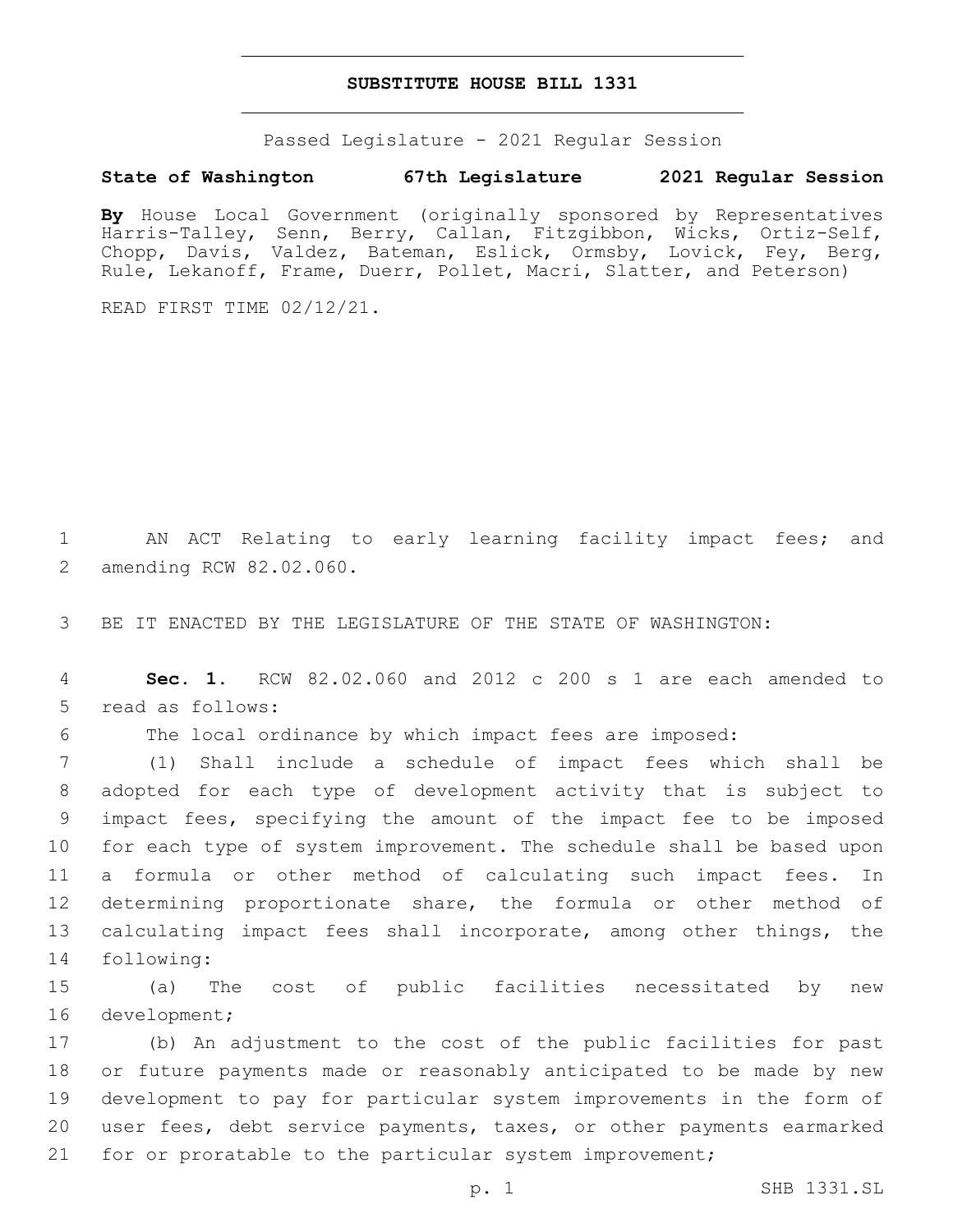(c) The availability of other means of funding public facility 2 improvements;

(d) The cost of existing public facilities improvements; and

 (e) The methods by which public facilities improvements were 5 financed:

 (2) May provide an exemption for low-income housing, and other development activities with broad public purposes, including 8 development of an early learning facility, from these impact fees, provided that the impact fees for such development activity shall be 10 paid from public funds other than impact fee accounts;

11 (3)(a) May not impose an impact fee on development activities of an early learning facility greater than that imposed on commercial 13 retail or commercial office development activities that generate a 14 similar number, volume, type, and duration of vehicle trips;

15 (b) When a facility or development has more than one use, the limitations in this subsection (3) or the exemption applicable to an 17 early learning facility in subsections (2) and (4) of this section only apply to that portion that is developed as an early learning facility. The impact fee assessed on an early learning facility in such a development or facility may not exceed the least of the impact fees assessed on comparable businesses in the facility or development;

 (4) May provide an exemption from impact fees for low-income 24 housing or for early learning facilities. Local governments that 25 grant exemptions for low-income housing or for early learning 26 facilities under this subsection  $((+3))$  (4) may either: Grant a partial exemption of not more than eighty percent of impact fees, in which case there is no explicit requirement to pay the exempted 29 portion of the fee from public funds other than impact fee accounts; or provide a full waiver, in which case the remaining percentage of the exempted fee must be paid from public funds other than impact fee 32 accounts( $(-)$ ), except as provided in (b) of this subsection. These exemptions are subject to the following requirements:

 (a) An exemption for low-income housing granted under subsection 35 (2) of this section or this subsection  $((+3+))$   $(4)$  must be conditioned upon requiring the developer to record a covenant that, except as provided otherwise by this subsection, prohibits using the property for any purpose other than for low-income housing. At a minimum, the covenant must address price restrictions and household income limits for the low-income housing, and that if the property is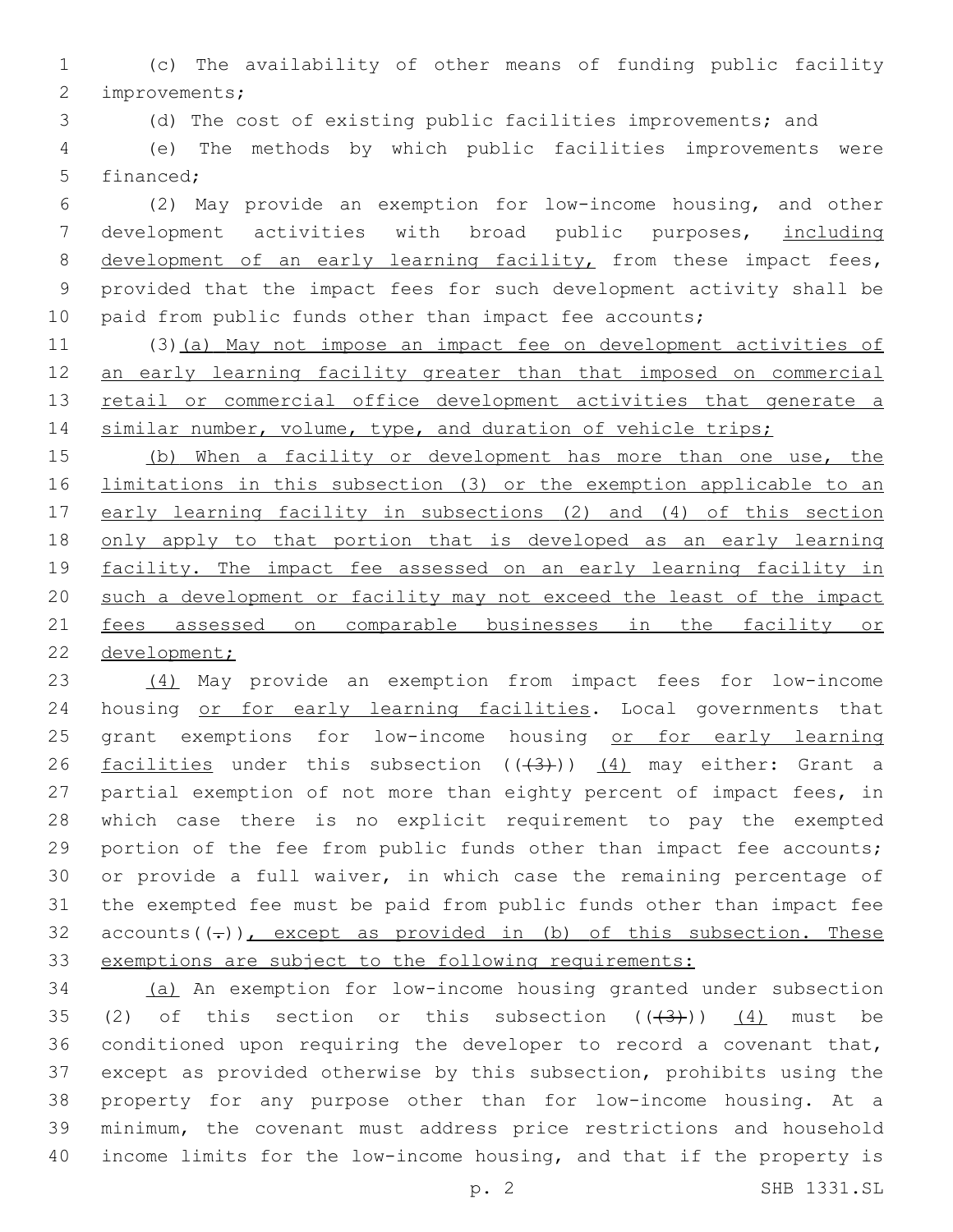converted to a use other than for low-income housing, the property owner must pay the applicable impact fees in effect at the time of 3 conversion((<del>. Covenants required by this subsection must be recorded</del> with the applicable county auditor or recording officer. A local government granting an exemption under subsection (2) of this section or this subsection (3) for low-income housing may not collect revenue lost through granting an exemption by increasing impact fees unrelated to the exemption. A school district who receives school impact fees must approve any exemption under subsection (2) of this 10 section or this subsection (3)));

11 (((4))) (b) An exemption for early learning facilities granted under subsection (2) of this section or this subsection (4) may be a 13 full waiver without an explicit requirement to pay the exempted 14 portion of the fee from public funds other than impact fee accounts 15 if the local government requires the developer to record a covenant that requires that at least 25 percent of the children and families using the early learning facility qualify for state subsidized child care, including early childhood education and assistance under 19 chapter 43.216 RCW, and that provides that if the property is converted to a use other than for an early learning facility, the property owner must pay the applicable impact fees in effect at the time of conversion, and that also provides that if at no point during a calendar year does the early learning facility achieve the required percentage of children and families qualified for state subsidized 25 child care using the early learning facility, the property owner must pay 20 percent of the impact fee that would have been imposed on the development had there not been an exemption within 90 days of the 28 local government notifying the property owner of the breach, and any 29 balance remaining thereafter shall be a lien on the property; and

 (c) Covenants required by (a) and (b) of this subsection must be recorded with the applicable county auditor or recording officer. A local government granting an exemption under subsection (2) of this section or this subsection (4) for low-income housing or an early learning facility may not collect revenue lost through granting an exemption by increasing impact fees unrelated to the exemption. A 36 school district who receives school impact fees must approve any exemption under subsection (2) of this section or this subsection (4);

 (5) Shall provide a credit for the value of any dedication of 40 land for, improvement to, or new construction of any system p. 3 SHB 1331.SL